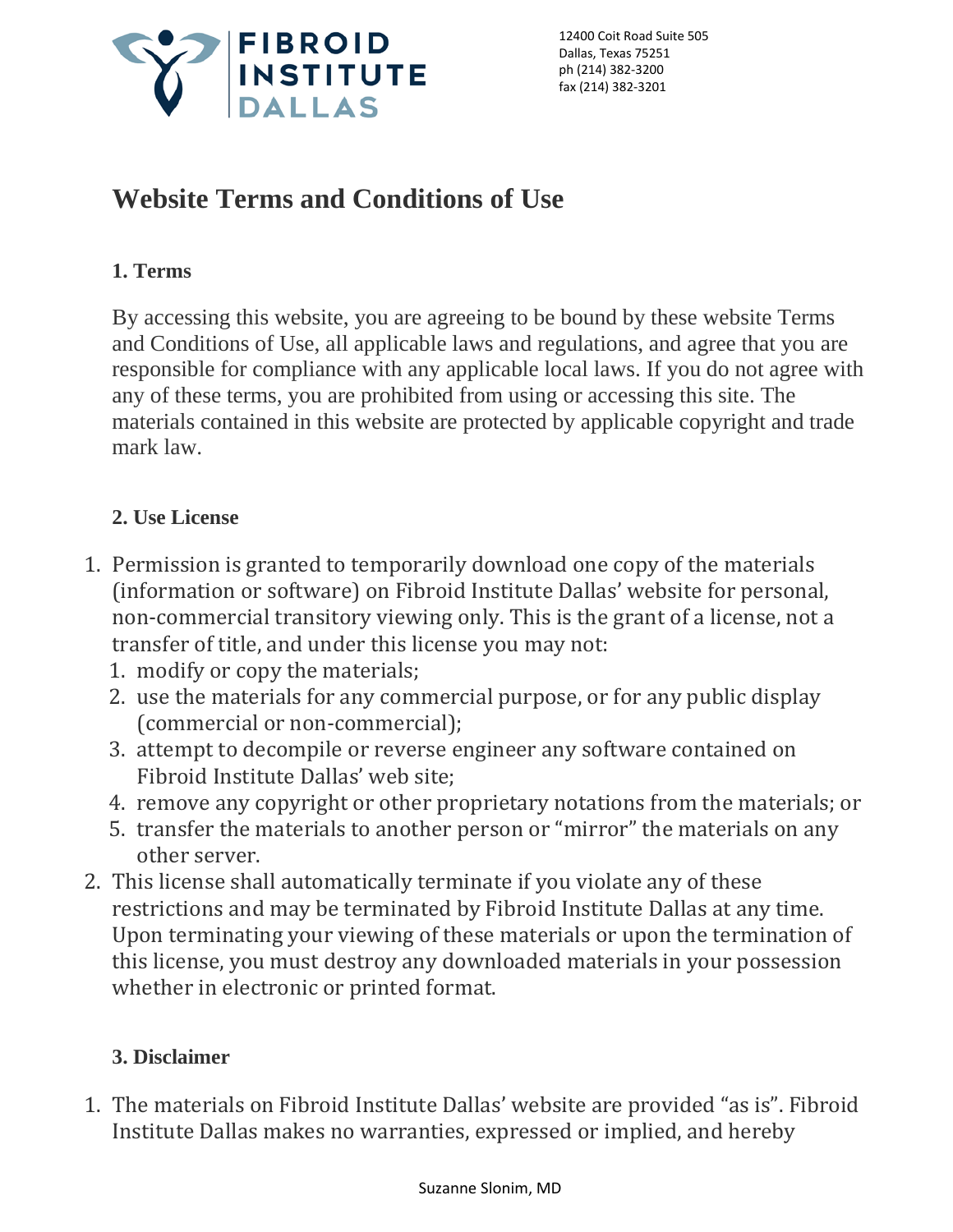

12400 Coit Road Suite 505 Dallas, Texas 75251 ph (214) 382-3200 fax (214) 382-3201

disclaims and negates all other warranties, including without limitation, implied warranties or conditions of merchantability, fitness for a particular purpose, or non-infringement of intellectual property or other violation of rights. Further, Fibroid Institute Dallas does not warrant or make any representations concerning the accuracy, likely results, or reliability of the use of the materials on its Internet website or otherwise relating to such materials or on any sites linked to this site.

## **4. Limitations**

In no event shall Fibroid Institute Dallas or its suppliers be liable for any damages (including, without limitation, damages for loss of data or profit, or due to business interruption,) arising out of the use or inability to use the materials on Fibroid Institute Dallas' Internet site, even if Fibroid Institute Dallas or a Fibroid Institute Dallas authorized representative has been notified orally or in writing of the possibility of such damage. Because some jurisdictions do not allow limitations on implied warranties, or limitations of liability for consequential or incidental damages, these limitations may not apply to you.

### **5. Revisions and Errata**

The materials appearing on Fibroid Institute Dallas' website could include technical, typographical, or photographic errors. Fibroid Institute Dallas does not warrant that any of the materials on its website are accurate, complete, or current. Fibroid Institute Dallas may make changes to the materials contained on its web site at any time without notice. Fibroid Institute Dallas does not, however, make any commitment to update the materials.

#### **6. Links**

Fibroid Institute Dallas has not reviewed all of the sites linked to its Internet website and is not responsible for the contents of any such linked site. The inclusion of any link does not imply endorsement by Fibroid Institute Dallas of the site. Use of any such linked website is at the user's own risk.